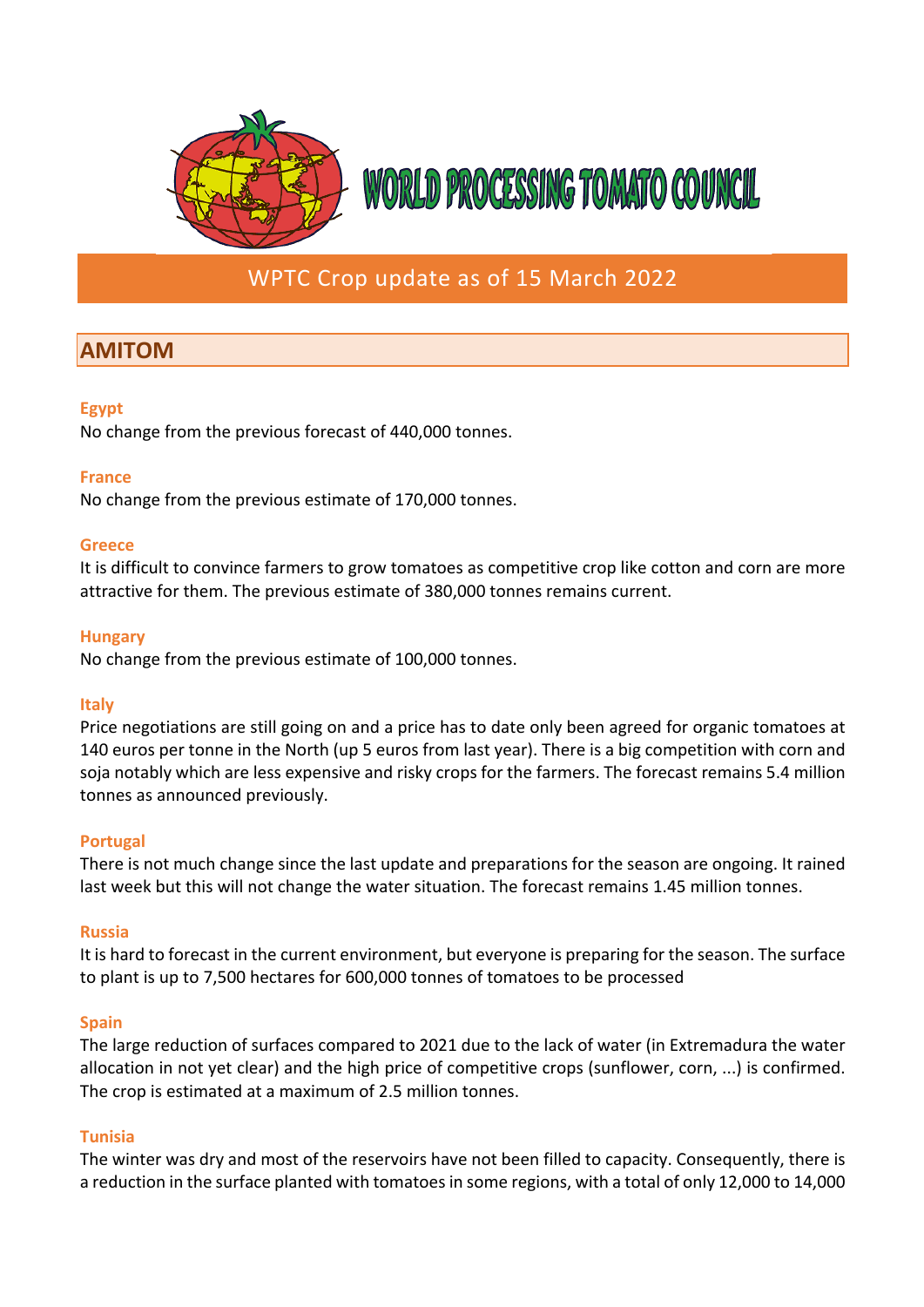hectares expected (17,000 hectares in 2021). With an average yield of 67t/ha this would mean a production of between 800,000 tonnes and 940,000 tonnes. The main varieties planted are Savéra (65%), Heinz varieties, Ercole, Topsport. Some of the processors are introducing quality incentives for tomatoes and the price should be about 200 millimes per kg (approx. 68 USD/tonnes).

#### **Turkey**

As indicated previously, there will be a small reduction in surfaces this year notably due to a competition with corn. Moreover, farmers are now offered incentives by the government to plant corn and wheat due to the situation in Ukraine. The forecast remains about 1.95 million tonnes.

#### **Ukraine**

Kherson region which represents slightly less than 40% of Ukrainian tomato area and processing is occupied by Russians. Mykolaiv region that gives another 50% of the area and processing is fighting with them now. Consequently, the season should be at least three weeks late. It is still possible to process about 500 000 tonnes, but it will strongly depend on the success of the Ukrainian army and negotiations during the next two weeks.

## **Other Northern hemisphere**

#### **Brazil**

Most processors are wanting to plant early and to increase surfaces. The forecast for 2022 is about 1.8 million tonnes, up from 1.5 million tonnes in 2021.

#### **California**

It is unlikely that the crop size will reach the official January estimate of 12.2 million short tons (11 million metric tonnes) but it is impossible to give a new figure at the moment. Planning the season is an ongoing challenge due to issues with water availability (some growers still do not know what their water allocation will be), the attractivity of less risky alternative crops, combined with the increased cost of diesel and other inputs.

#### **Canada**

The negotiations are now finished, and the forecast is established at 450,000 short tons (408,000 metric tonnes) which is the processors capacity.

#### **China**

The current forecast is for a surface of 730,000 MU (48,667 hectares) to be planted, which could bring up to 5.8 million tonnes with an average yield of 119 t/ha (which is a very high estimated yield). There is a strong competition with other crops like cotton in Xinjiang, and corn, sunflower and soja beans in Inner Mongolia where the government is giving incentivesto plant oil seeds and cereals. Consequently, it is not known yet if farmers will plant all the surfaces and a more accurate forecast can only be given after the end of transplanting in May. In Inner Mongolia, there is a rapid increased in mechanization of all farm operation to cope with labour shortage and yields are up to 95 t/ha with an average of about 60 t/ha.

#### **Japan**

The current forecast is 29,000 tonnes from 470 hectares (yield of 61 t/ha expected). The price of tomatoes is equivalent to 535 USD/t.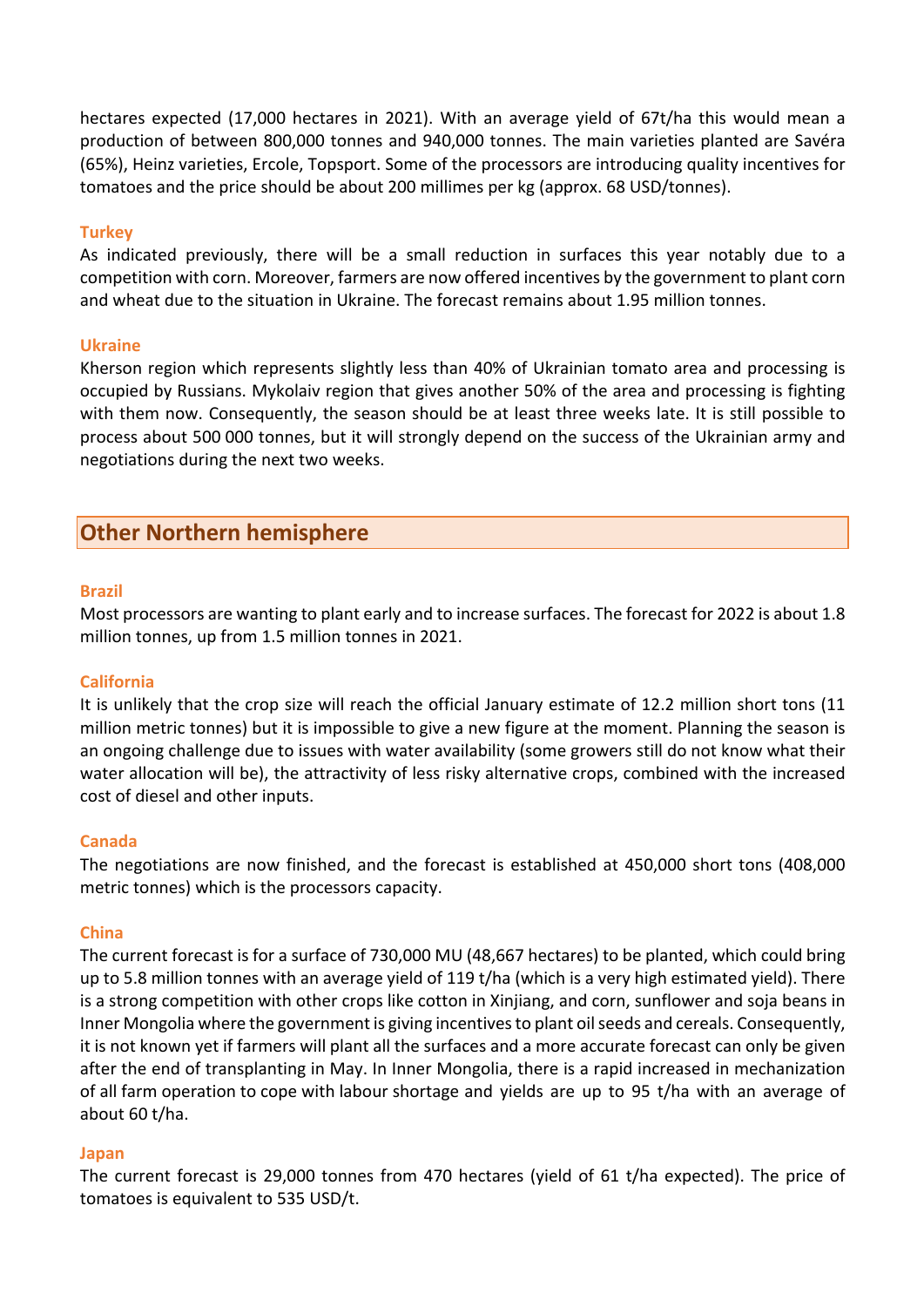#### **Other US States**

Expectations in terms of surfaces and volume are similar to last year (462,000 metric tonnes processed).

### **Southern hemisphere**

#### **Argentina**

The harvest is going well with a dry and sunny weather and approximately 60% of the 7,700 hectares have been harvested to date, about 600,000 tonnes. The harvest should finish early in May in San Juan with a total volume expected of abut 620-630,000 tonnes.

#### **Australia**

The estimate is reduced slightly to 255,000 tonnes due to rains which is disrupting the harvest of the 2,500 hectares planted with season.

#### **Chile**

The harvest is ongoing. The surface planted for the season was 10,500 hectares, bringing a forecast of 1.05 million tonnes with an estimated yield of 100 t/ha. Chile still suffering a severe drought, but it is managed ok by companies and farmers and with 85% of the surface with drip irrigation. All three companies are processing, and the harvest started on 26 January and should continue until last week of April (estimate). The harvest is 50% complete. The weather so far has been warm and dry, without rains and temperatures of about 30°C this week. Fruit quality is good, and the paste produced has a good colour.

#### **Peru**

A total volume of 125,000 tonnes should be processed this season.